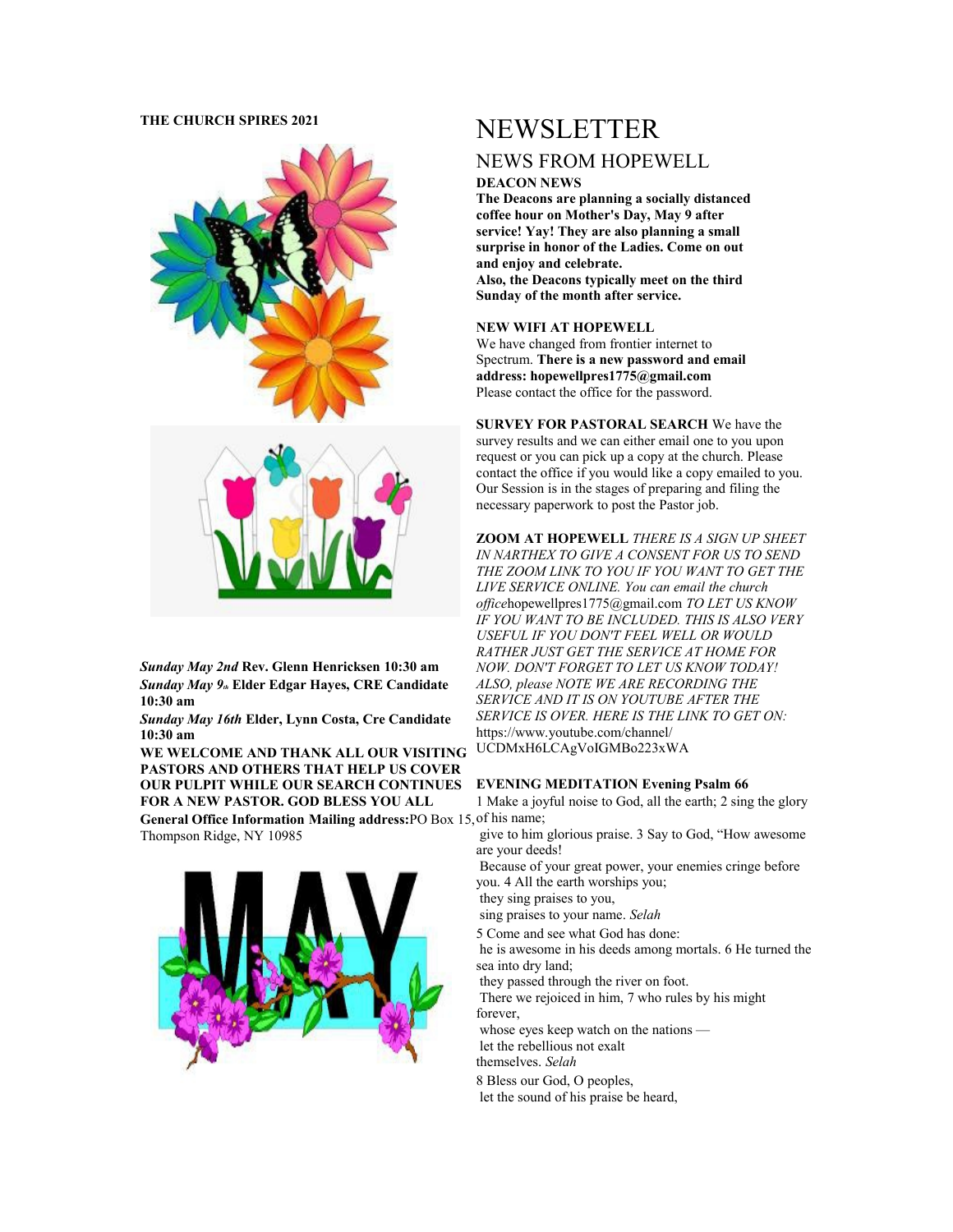9 who has kept us among the living, and has not let our feet slip. 10 For you, O God, have tested us; you have tried us as silver is tried. 11 You brought us into the net; you laid burdens on our backs; 12 you let people ride over our heads; we went through fire and through water; yet you have brought us out to a spacious place. 13 I will come into your house with burnt offerings; I will pay you my vows, 14 those that my lips uttered and my mouth promised when I was in trouble. 15 I will offer to you burnt offerings of fatlings, with the smoke of the sacrifice of rams; I will make an offering of bulls and goats. *Selah* 16 Come and hear, all you who fear God, and I will tell what he has done for me. 17 I cried aloud to him, and he was extolled with my tongue. 18 If I had cherished iniquity in my heart, the Lord would not have listened. 19 But truly God has listened; he has given heed to the words of my prayer. 20 Blessed be God, because he has not rejected my prayer or removed his steadfast love from me.

#### **SCHEDULE OF REGULAR ACTIVITIES AT HOPEWELL CHURCH**

MONDAY Girl Scout Leader Meeting 1<sub>st</sub> Monday of every month-6-8pm TUESDAY Boy Scout meeting 6-9pm WEDNESDAY Open for events-check with Suzanne to see if calendar is open THURSDAY Yoga chair and Hatha flow -10:30-12:45 FRIDAY Cub Scouts-5-9pm SATURDAY Open for events-check with Suzanne to see if calendar is open SUNDAY Sunday service 9:30 am-12pm

**YOGA AT HOPEWELL** Chair Yoga: Stretch your whole body from the chair in this 45-minute class that everyone can enjoy, Thursdays 10:30-11:15am, \$5. Mat Yoga: Join us for an hour of stretchy and relaxing

yoga, Thursdays 11:30am -12:30pm, \$10. Beginners welcomed and supported.

#### **IF YOU ARE INTERESTED CONTACT JOAN SINCE CLASS SIZES ARE LIMITED. 845-393-4440**

Namaste & Blessings, Joan p.s. Practiced outside whenever the weather allows!

#### **IMPORTANT**

\*\*\*\*\*\*\*\*\*\*\*\*\*\*\*\*\*\*\*\*\*\*\*\*\*\*\*\*\*\*\*\*\*\*\*\*\*\*

**Please be sure to check with the church office before any groups use the church other than their scheduled day as cleaning has to be scheduled and events may already be on the calendar. Please let Suzanne know when you are meeting. \*\*\*\*\*\*\*\*\*\*\*\*\*\*\*\*\*\*\*\*\*\*\*\*\*\*\*\*\*\*\*\*\*\***

## **NEWSLETTER DON'T FORGET TO GIVE US ALL YOUR NEWS AND UPCOMING EVENTS SO WE MAY SHARE WITH FRIENDS AND MEMBERS! BUILDING AND GROUNDS PLEASE NOTE OUR NEW SANITIZING STATIONS BY BOTH ENTRANCES TO THE CHURCH. WE ALSO HAVE SIGN IN SHEETS SO WE CAN KEEP TRACK OF ALL THOSE THAT ENTER PER NYS GUIDELINES. IT IS IMPERATIVE THAT ALL WHO ENTER, NOTE THE DATE AND PUT THEIR NAME ON THE SHEET PROVIDED BY THE DOOR. PLEASE KEEP A SAFE SOCIAL DISTANCE WHILE WE MEET AT THE CHURCH. Please read the protection notices at the**

**door and the Guidelines for Religious and Funeral Services in New York.**

#### **BIG THANKS**

**THANK YOU TO SUE PONDI FOR CONTINUOUSLY KEEPING OUR CHURCH CLEAN AND DISINFECTED! WE APPRECIATE ALL OF YOUR HARD WORK**

**THANK YOU TO DON BRUYN FOR FIXING THE SIGN ON COUNTY HIGHWAY 17 AND ALL THE OTHER THINGS YOU DO!**